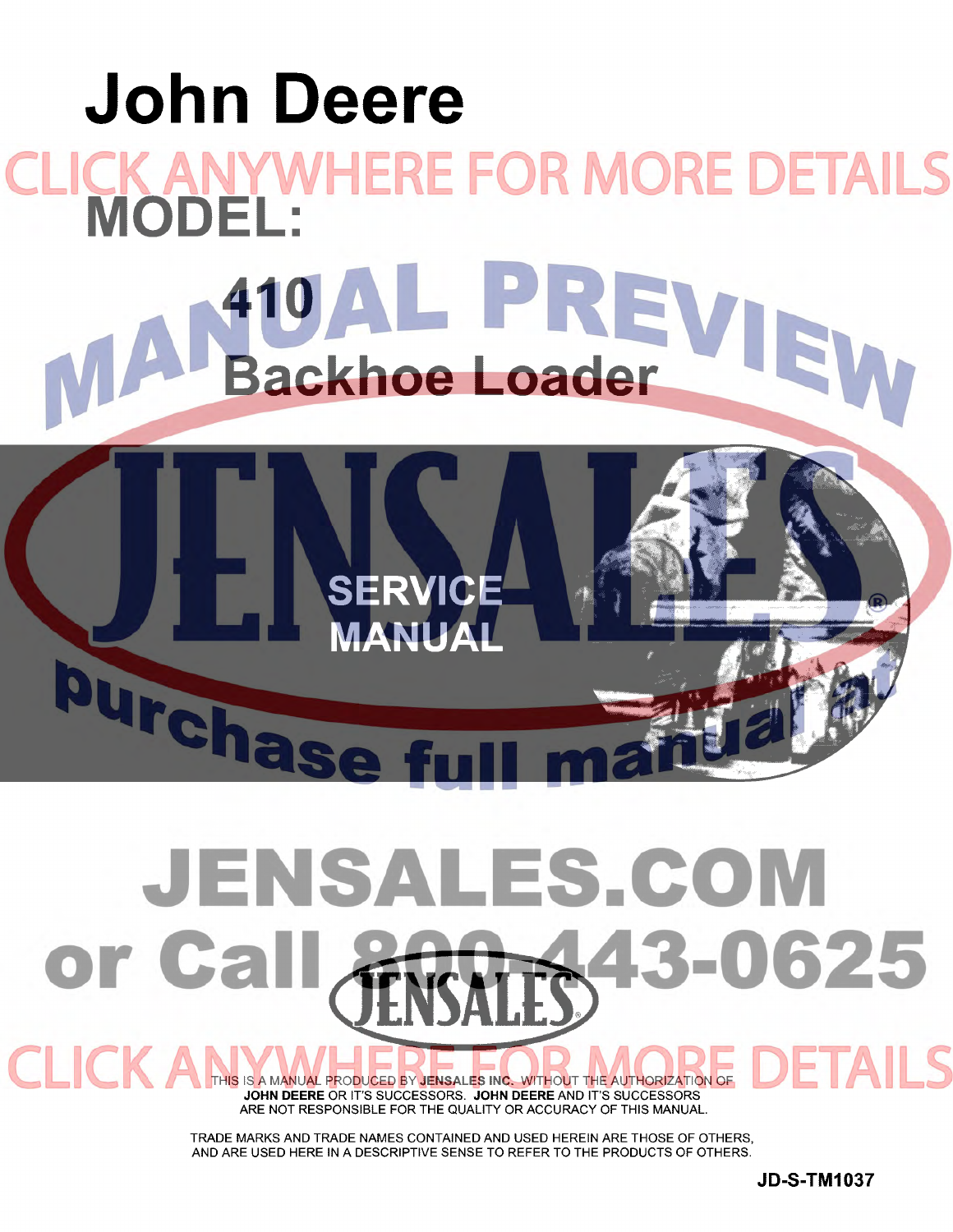# **[JD410 LOADER BACKHOE](http://www.jensales.com/products/john-deere-410-industrial-tractor-service-manual.html)**

-443-0625

**ICK ANYWHERE F Technical Manual TM-1037 (Feb-79)** 

**CONTENTS**  Section 50 - POWER TRAIN Section 10 - GENERAL Group 5 - Specifications Group 5 - Diagnosis Group 10 - Predelivery, Delivery, and After Group 10 - Clutch Assembly Sales Services Group 15 - Transmission Group 15 - Tune-up Group 20 - Reverser Group 20 - Lubrication Group 25 - Differential Group 25 - Separation Group 30 - Final Drive Section 20 - ENGINE Section 60 - STEERING AND BRAKES Group 5 - Diagnosis Group 5 - Hydraulic Brakes Group 10 - Basic Engine Group 10 - Power Steering Group 15 - Lubrication System Group 20 - Governor and Speed Control Linkage Section 70 - HYDRAULIC SYSTEM Group 25 - Cooling System Group 5 - General Information, Testing and oup 30 - Specifications and Special Tools **Diagnosis** Group 6 - System Testing (Analyzer) Section 30 - FUEL SYSTEM Group 10 - Hydraulic Pump  $\circledR$ Group 5 - Diagnosis Group 15 - Hydraulic Components Group 10 - Fuel Tank, Transfer Pump, and Group 20 - Loader Control Valve Filters Group 25 - Backhoe Control Valve (9410 and Group 15 - Air Intake System 9500) Group 20 Carburetor Group 30 - Hydraulic Cylinders Group 25 - Fuel Injection Pump Group 35 - 9500 Backhoe Swing Cylinder Section 40 - ELECTRICAL SYSTEM Section 80 - MISCELLANEOUS COMPONENTS Group 5 - Wiring Diagrams Group 5 - Front Axle and Front Support Group 10 - Charging System Group 10 - Loader Frame, Boom, and Bucket Group 15 - Starting Motor Group 15 - Backhoe Frame, Boom, and Bucket Group 20 - Ignition System Group 25 - Gauges and Switches INDEX ES.COI

The specifications and design information contained in this manual were correct at the time it was printed. It is John Deere's policy to continually improve and update our machines. Therefore, the specifications and design information are subject to change without notice. Wherever applicable, specifications and design information are in accordance with SAE and IEMC standards.

# **CK ANYWHERE FOR MORE DE**

Litho in U.S.A.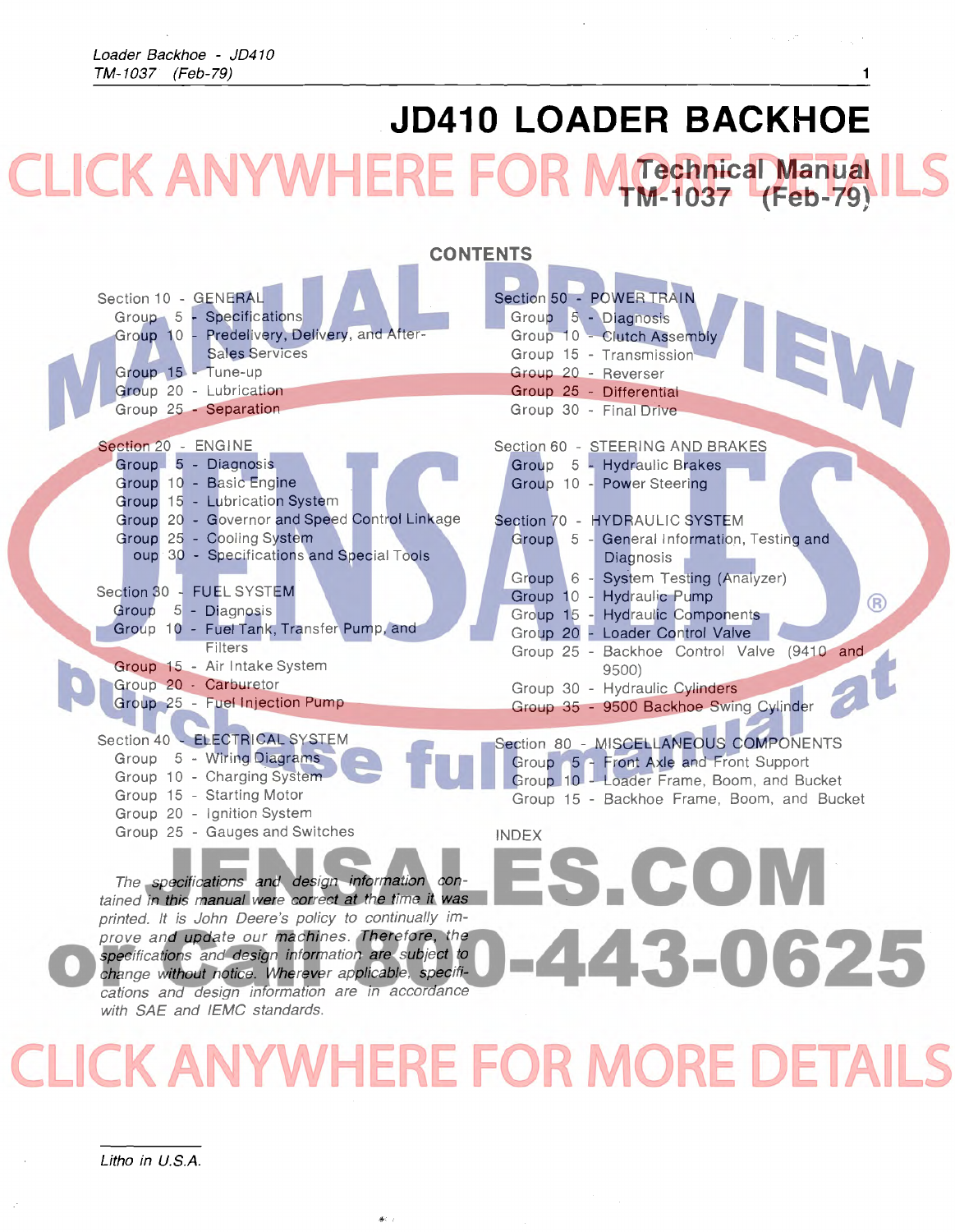#### **Section 10 KANY** s **GENERAL**

#### **CONTENTS OF THIS SECTION**

| Page                                                                                                                                                | Page                                                                                                                                             |
|-----------------------------------------------------------------------------------------------------------------------------------------------------|--------------------------------------------------------------------------------------------------------------------------------------------------|
| GROUP 5 - SPECIFICATIONS                                                                                                                            | <b>GROUP 20 - LUBRICATION</b>                                                                                                                    |
| General Machine Specifications<br>$\ldots 5-1$                                                                                                      | Oils and Greases<br>$20 - 1$                                                                                                                     |
|                                                                                                                                                     |                                                                                                                                                  |
| GROUP 10 - PREDELIVERY, DELIVERY AND                                                                                                                | GROUP 25 - SEPARATION                                                                                                                            |
| AFTER-SALES SERVICES                                                                                                                                | $25 - 1$<br>Removing and Installing Backhoe                                                                                                      |
|                                                                                                                                                     | Removing and Installing Front                                                                                                                    |
| Delivery Service 10-14                                                                                                                              | $25 - 4$<br>End Assembly                                                                                                                         |
|                                                                                                                                                     | Removing and Installing Engine<br>$25 - 5$                                                                                                       |
|                                                                                                                                                     |                                                                                                                                                  |
| GROUP 15 - TUNE-UP                                                                                                                                  | Removing and Installing Reverser                                                                                                                 |
|                                                                                                                                                     |                                                                                                                                                  |
| Preliminary Engine Testing  15-1                                                                                                                    | Removing and Installing Axle<br>$.25 - 7$                                                                                                        |
|                                                                                                                                                     |                                                                                                                                                  |
|                                                                                                                                                     | Removing and Installing Transmission  25-9                                                                                                       |
|                                                                                                                                                     | Removing and Installing Loader<br>$25 - 10$                                                                                                      |
|                                                                                                                                                     | $25 - 11$                                                                                                                                        |
|                                                                                                                                                     | $25 - 11$                                                                                                                                        |
|                                                                                                                                                     |                                                                                                                                                  |
|                                                                                                                                                     | Group <sub>5</sub>                                                                                                                               |
|                                                                                                                                                     |                                                                                                                                                  |
|                                                                                                                                                     | <b>GENERAL MACHINE SPECIFICATIONS</b>                                                                                                            |
|                                                                                                                                                     |                                                                                                                                                  |
|                                                                                                                                                     | (Specifications and design subject to change without notice. Wherever applicable, specifications are in accordance with ICED and SAE             |
|                                                                                                                                                     | Standards. Except where otherwise noted, these specifications are based on a unit equipped with 16.9-24, 8 ply rating rear tires; 11L-16, 10 ply |
| rating front tires; 1 cu. yd. (0.76 m <sup>3</sup> ) loader bucket, 24 in. (610 mm) standard backhoe bucket, diesel engine and standard equipment.) |                                                                                                                                                  |
|                                                                                                                                                     |                                                                                                                                                  |
| Power @ 2500 engine rpm):<br><b>SAE</b><br><b>DIN</b>                                                                                               |                                                                                                                                                  |
| 65.9 PS                                                                                                                                             | Lubrication  Pressure system w/full-flow filter<br>Cooling Pressurized w/thermostat and fixed bypass                                             |
|                                                                                                                                                     |                                                                                                                                                  |
| Net engine flywheel power is for an engine equipped with fan, air                                                                                   |                                                                                                                                                  |
| cleaner, water pump, lubricating oil pump, fuel pump, alternator, and                                                                               |                                                                                                                                                  |
| muffler. Gross engine power is without fan. Flywheel power ratings                                                                                  | Batteries (two 6 volt) Reserve capacity: 340 minutes each                                                                                        |
| are under SAE standard conditions of 500-ft. altitude and 85°F                                                                                      |                                                                                                                                                  |
| temperature and DIN 70 020 standard conditions of 760 mm Hg                                                                                         | Engine Clutch Foot-operated automotive-type clutch                                                                                               |
| barometer (sea level) and 20°C temperature.<br>*In the International System of Units (SI), power is expressed in                                    | with 10 in. (254 mm) plate                                                                                                                       |
| kilowatts (kW).                                                                                                                                     | <b>Final Drives</b><br>. Inboard, planetary                                                                                                      |
|                                                                                                                                                     |                                                                                                                                                  |
| Engine: John Deere 4-cylinder valve-in-head, 4-stroke cycle                                                                                         | Brakes Hydraulically actuated, fully enclosed wet-disk. Self-                                                                                    |
|                                                                                                                                                     | equalizing. Foot-operated individually or simultaneously.                                                                                        |
| <b>Diesel</b><br>Bore and stroke.                                                                                                                   | . Power                                                                                                                                          |
| $4.02x4.33$ in.<br>$(102x110$ mm)                                                                                                                   | Steering.                                                                                                                                        |
| Piston displacement  219 cu. in. (3588 cm3)                                                                                                         |                                                                                                                                                  |
|                                                                                                                                                     | Number of turns (far left to far right)3.3                                                                                                       |
| Maximum torque @ 1,300 rpm 160 lb-ft (217 Nm) (22.1 kg-m)                                                                                           |                                                                                                                                                  |
| NACC or AMA (U.S. Tax)                                                                                                                              |                                                                                                                                                  |
| 25.65<br>horsepower                                                                                                                                 |                                                                                                                                                  |

 $\sqrt{2}$ 

 $\alpha$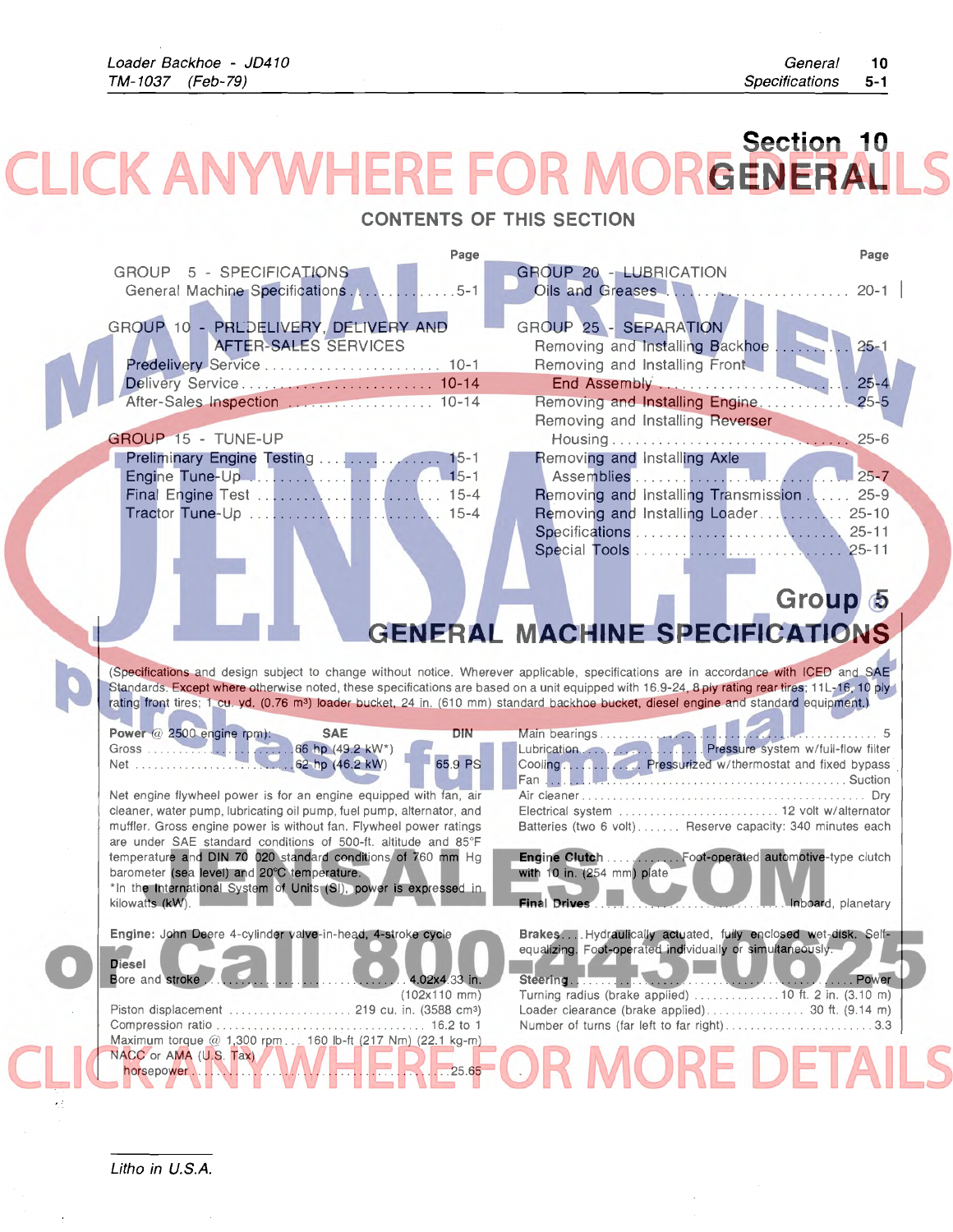

Toe-in checked Yes *NO*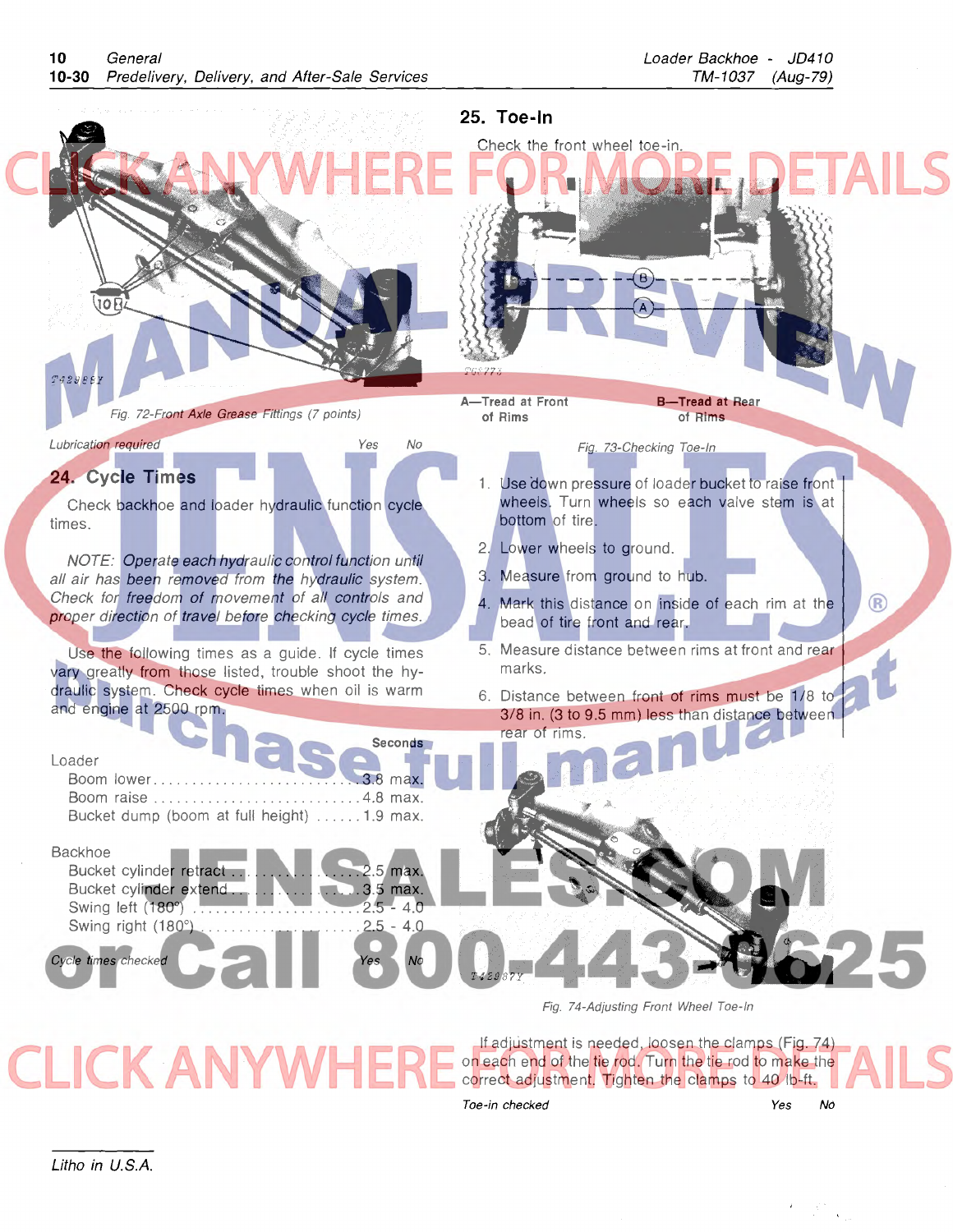Page

# **Section 20 CK ANYWHERE FOR M ENGINE**

### **CONTENTS OF THIS SECTION**

| Page                                         | Page                                    |
|----------------------------------------------|-----------------------------------------|
| GROUP 5 - DIAGNOSIS                          | GROUP 20 - GOVERNOR AND SPEED CONTROL   |
|                                              | LINKAGE                                 |
|                                              | Diagnosis Malfunctions  20-1            |
| GROUP 10 - BASIC ENGINE                      |                                         |
|                                              | Speed Control Linkage  20-4             |
|                                              | Speed Control Adjustments  20-5         |
|                                              |                                         |
| Block, Liner, Pistons, and Rods  10-4        | GROUP 25 - COOLING SYSTEM               |
| Crankshaft, Main Bearings, and Flywheel 10-8 | Diagnosing Malfunctions  25-1           |
|                                              |                                         |
|                                              |                                         |
|                                              |                                         |
|                                              | GROUP 30 - SPECIFICATIONS AND SPECIAL   |
| GROUP 15 - LUBRICATION SYSTEM                | <b>TOOLS</b>                            |
|                                              |                                         |
|                                              |                                         |
|                                              | Governor and Speed Control Linkage 30-7 |
|                                              |                                         |
|                                              |                                         |

manual at **Purchase fu** JENSALES.COM or Call 800-443-0625

LICK ANYWHERE FOR MORE DE'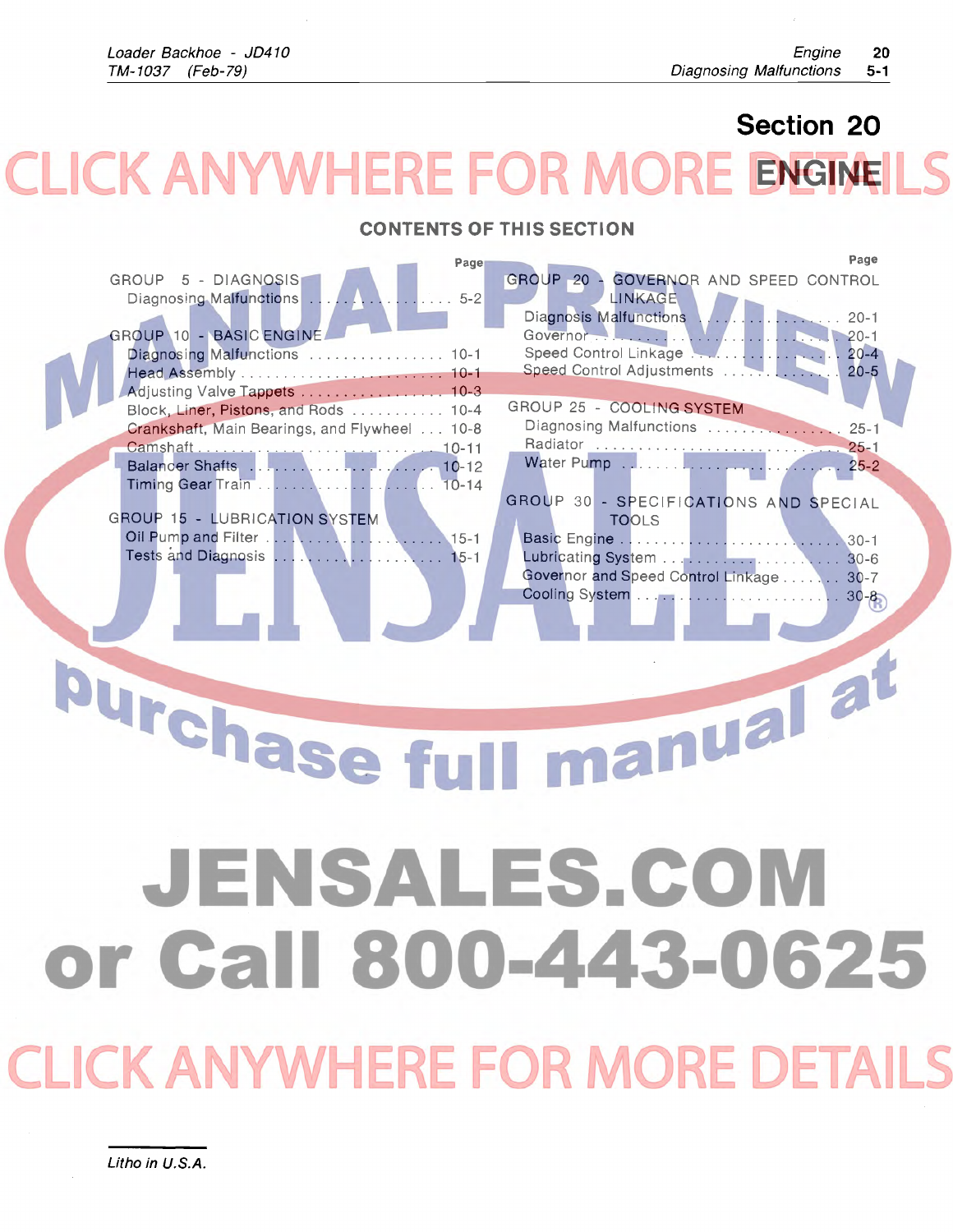$\sqrt{2}$ 

# Section 30

**FUEL SYSTEM CONTENTS OF THIS SECTION** 

| GROUP 5 - DIAGNOSIS                                                                                                                         | Page                                                                              |  |
|---------------------------------------------------------------------------------------------------------------------------------------------|-----------------------------------------------------------------------------------|--|
| Page                                                                                                                                        |                                                                                   |  |
| Diagnosing Fuel System Malfunctions  5-1                                                                                                    |                                                                                   |  |
| GROUP 10 - FUEL TANK, TRANSFER PUMP, AND                                                                                                    |                                                                                   |  |
| <b>FILTERS</b>                                                                                                                              | GROUP 25 - FUEL INJECTION PUMP                                                    |  |
|                                                                                                                                             |                                                                                   |  |
|                                                                                                                                             | $.25 - 1$                                                                         |  |
|                                                                                                                                             | Diagnosing Malfunctions  25-1                                                     |  |
| GROUP 15 - AIR INTAKE SYSTEM                                                                                                                |                                                                                   |  |
|                                                                                                                                             |                                                                                   |  |
|                                                                                                                                             |                                                                                   |  |
| GROUP 20 - CARBURETOR                                                                                                                       |                                                                                   |  |
|                                                                                                                                             |                                                                                   |  |
| Diagnosing Malfunctions  20-2                                                                                                               |                                                                                   |  |
|                                                                                                                                             | <b>FUEL INJECTION NOZZLES</b><br>(See SM-2045, "Testing and Servicing Fuel Injec- |  |
|                                                                                                                                             | tion Pumps and Nozzles.")                                                         |  |
|                                                                                                                                             |                                                                                   |  |
|                                                                                                                                             | Group 5                                                                           |  |
|                                                                                                                                             |                                                                                   |  |
|                                                                                                                                             | <b>DIAGNOSIS</b>                                                                  |  |
|                                                                                                                                             |                                                                                   |  |
| <b>DIAGNOSING FUEL</b>                                                                                                                      |                                                                                   |  |
| <b>SYSTEM MALFUNCTIONS</b>                                                                                                                  |                                                                                   |  |
| The following is a guide for diagnosing fuel system                                                                                         | Clogged fuel filter (diesel)                                                      |  |
| difficulties. For specific diagnosis of fuel system                                                                                         | Replace first-stage filter element and                                            |  |
| components, refer to the groups which cover com-                                                                                            | bleed system.                                                                     |  |
| plete servicing.                                                                                                                            | Dirty or faulty injectors (diesel).<br>Service injectors.                         |  |
| <b>Engine Hard to Start or Will Not Start</b>                                                                                               | Cranking speed too slow.                                                          |  |
| No fuel.                                                                                                                                    | Check starting circuit to increase cranking speed.                                |  |
| Old gasoline in tank.                                                                                                                       | Incorrect timing.                                                                 |  |
| Fuel shut off valves closed.                                                                                                                | See Group 25.                                                                     |  |
| Screen in fuel tank shut-off vlave dirty.                                                                                                   | Fuel pump primer lever left on upward end of stroke.                              |  |
| Clean screen.<br>No gasoline in carburetor.                                                                                                 | Move lever to lowest point of stroke.                                             |  |
| Clean fuel line and carburetor.                                                                                                             | <b>Engine Knocks</b>                                                              |  |
| Air leak on suction side of fuel system.                                                                                                    | Dirt in air intake system.                                                        |  |
| Look for leaks at all connections.                                                                                                          | Clean filter.                                                                     |  |
| Improper type of fuel.                                                                                                                      | Injection pump or distributor out of time.                                        |  |
| See operator's manual for correct fuel.<br>Water, dirt, or air in fuel system (diesel).<br>Drain, flush, and refill. Bleed system (diesel). | Low octane gasoline.                                                              |  |
| Water in gasoline.                                                                                                                          |                                                                                   |  |
| Drain gasoline and clean spark plugs.                                                                                                       |                                                                                   |  |
| Defective carburetor solenoid.                                                                                                              |                                                                                   |  |
| Litho in U.S.A.                                                                                                                             |                                                                                   |  |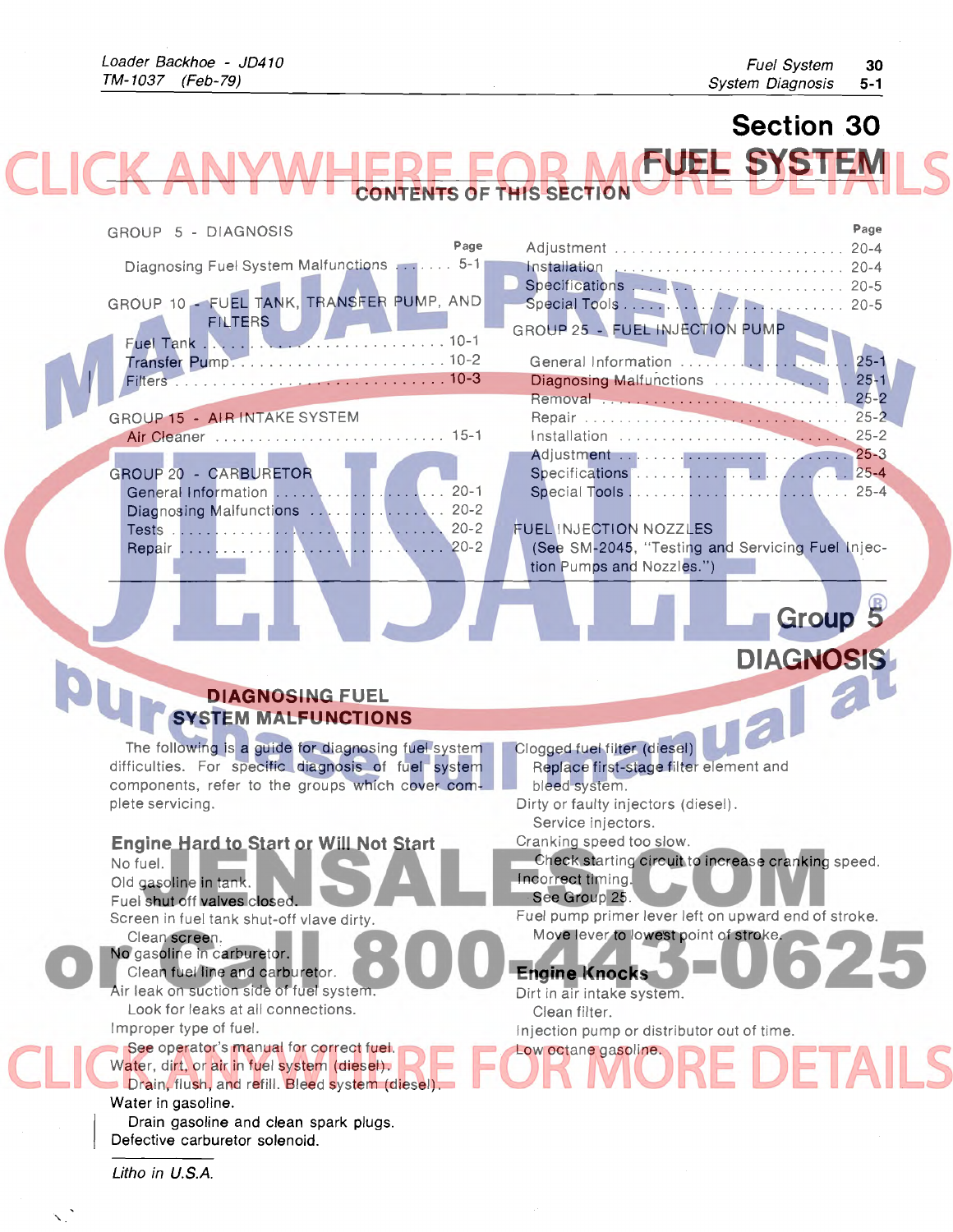# **Section 40 [ELECTRICAL SYSTEM](http://www.jensales.com/products/john-deere-410-industrial-tractor-service-manual.html)  CONTENTS OF THIS SECTION**

| Page                                                                                                                                                                                                       |                                                                            | Page                                |
|------------------------------------------------------------------------------------------------------------------------------------------------------------------------------------------------------------|----------------------------------------------------------------------------|-------------------------------------|
| GROUP 5 - WIRING DIAGRAMS<br>Removing Body Connectors from Wires 5-3<br>Electrical Schematic 5-5<br><b>Components Wiring Diagram</b><br>$-255718)$ 5-7<br>$\sqrt{2}$<br>Key to Wiring Diagram (255718) 5-8 | GROUP 20 - IGNITION SYSTEM<br>Specifications                               | $20 - 4$                            |
| Harness Terminal Routing                                                                                                                                                                                   | GROUP 25 - GAUGES AND SWITCHES                                             |                                     |
| $(255719 -$<br>)5-9                                                                                                                                                                                        |                                                                            |                                     |
| <b>Components Wiring Diagram</b>                                                                                                                                                                           | Mechanical Instruments and Indicators  25-1                                |                                     |
| $5 - 10$<br>$(255719 - )$                                                                                                                                                                                  | Electrical Instruments and Indicators  25-3                                |                                     |
| Components Wire Routing (255719-19) 5-11                                                                                                                                                                   | Accessories and Instruments  25-4                                          |                                     |
| Miscellaneous Equipment Diagram  5-12                                                                                                                                                                      | Injection Pump Solenoid                                                    |                                     |
| Miscellaneous Equipment Routing 5-13                                                                                                                                                                       |                                                                            |                                     |
|                                                                                                                                                                                                            | Horn                                                                       |                                     |
| GROUP 10 - CHARGING SYSTEM                                                                                                                                                                                 |                                                                            |                                     |
| General Information  10-1                                                                                                                                                                                  | Cold Weather Starting Aids                                                 |                                     |
|                                                                                                                                                                                                            |                                                                            |                                     |
|                                                                                                                                                                                                            |                                                                            |                                     |
|                                                                                                                                                                                                            |                                                                            |                                     |
|                                                                                                                                                                                                            | Starting Aid Adapter, Line and Nozzle                                      |                                     |
|                                                                                                                                                                                                            |                                                                            |                                     |
| Tests After Assembly  10-6                                                                                                                                                                                 |                                                                            |                                     |
|                                                                                                                                                                                                            |                                                                            |                                     |
|                                                                                                                                                                                                            |                                                                            |                                     |
|                                                                                                                                                                                                            | Cab Relay                                                                  |                                     |
| GROUP 15 - STARTING MOTOR                                                                                                                                                                                  |                                                                            |                                     |
| $15 - 1$<br>Tests and Diagnosis                                                                                                                                                                            | Repair  25-8                                                               |                                     |
|                                                                                                                                                                                                            |                                                                            |                                     |
|                                                                                                                                                                                                            |                                                                            |                                     |
|                                                                                                                                                                                                            |                                                                            |                                     |
|                                                                                                                                                                                                            | Pressurizer                                                                |                                     |
|                                                                                                                                                                                                            | Installation 25-10<br><b>Kara</b><br>Windshield Wiper-<br>Repair<br>Heater | $25 - 1$                            |
|                                                                                                                                                                                                            | Removal<br>Repair<br>Installation                                          | $25 - 11$<br>$25 - 11$<br>$25 - 11$ |
|                                                                                                                                                                                                            | Specifications                                                             | $25 - 12$                           |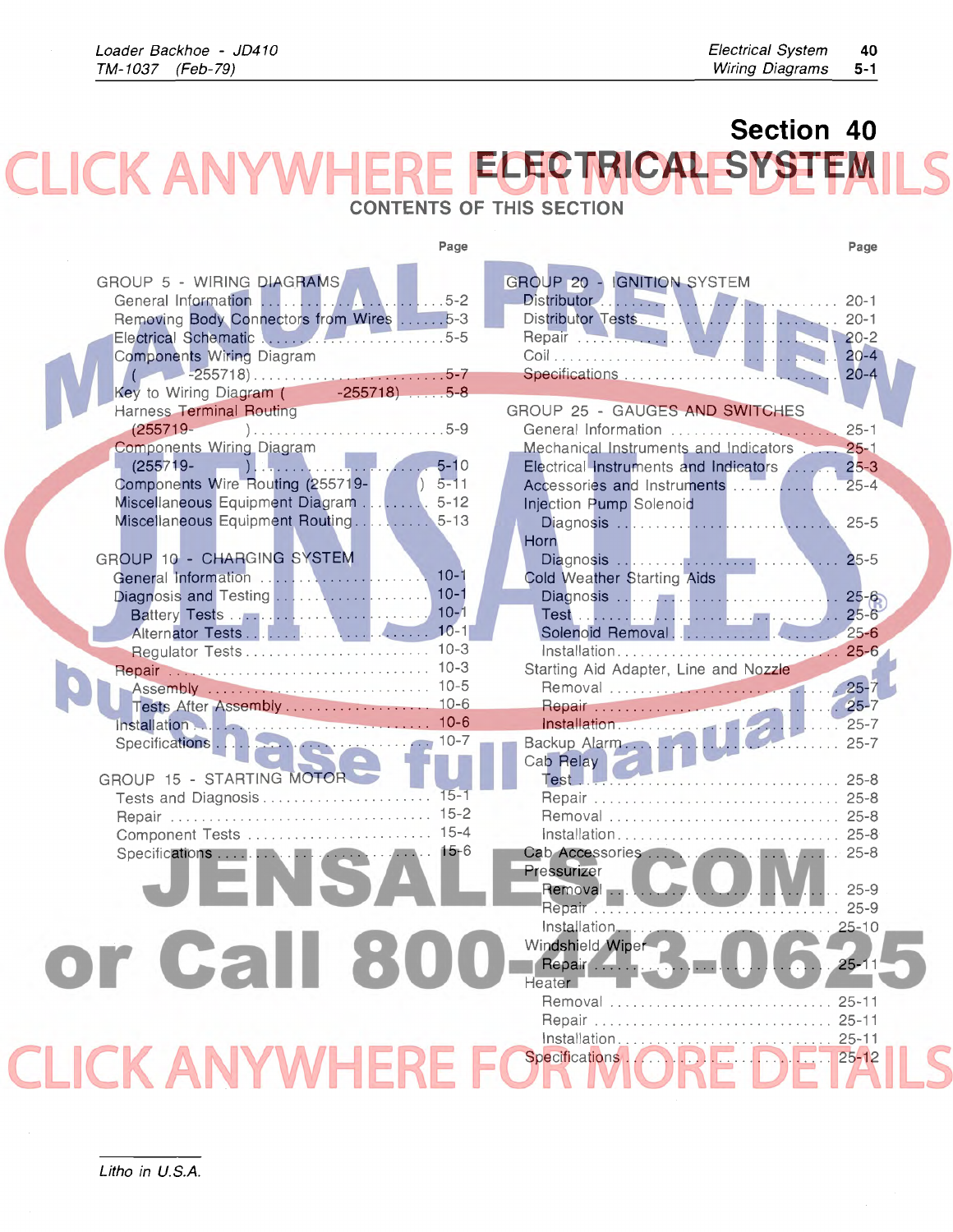### **Section 50**  CK ANY **[POWER TRAIN](http://www.jensales.com/products/john-deere-410-industrial-tractor-service-manual.html)  CONTENTS OF THIS SECTION**

| Page                                          |                                                                                                                                                                                                                                   | Page          |
|-----------------------------------------------|-----------------------------------------------------------------------------------------------------------------------------------------------------------------------------------------------------------------------------------|---------------|
| GROUP 5 - DIAGNOSIS                           | GROUP 20 - REVERSER                                                                                                                                                                                                               |               |
| Diagnosing Systems Malfunctions<br>$. .5 - 2$ | General Information  20-1                                                                                                                                                                                                         |               |
|                                               | Testing and Adjustment  20-7                                                                                                                                                                                                      |               |
| GROUP 10 - CLUTCH ASSEMBLY                    | Diagnosing Reverser Malfunctions  20-9                                                                                                                                                                                            |               |
|                                               |                                                                                                                                                                                                                                   | $20 - 10$     |
| Diagnosing Clutch Malfunctions  10-2          |                                                                                                                                                                                                                                   | $20 - 11$     |
| Repair and Adjustments 10-3                   | Specifications                                                                                                                                                                                                                    | $20 - 18$     |
| Pressure Plate  10-3                          | GROUP 25 - DIFFERENTIAL AND PARKING                                                                                                                                                                                               |               |
|                                               | <b>BRAKE</b>                                                                                                                                                                                                                      |               |
|                                               |                                                                                                                                                                                                                                   |               |
| <b>GROUP 15 - TRANSMISSION</b>                | Diagnosing Differential Malfunctions  25-1                                                                                                                                                                                        |               |
|                                               |                                                                                                                                                                                                                                   |               |
| Diagnosing Transmission Malfunctions 15-2     |                                                                                                                                                                                                                                   |               |
| Repair and Adjustments 15-3                   |                                                                                                                                                                                                                                   |               |
|                                               |                                                                                                                                                                                                                                   |               |
|                                               | GROUP 30 - FINAL DRIVE                                                                                                                                                                                                            |               |
| Transmission Oil Pump  15-11                  |                                                                                                                                                                                                                                   |               |
|                                               | Diagnosing Malfunctions  30-1                                                                                                                                                                                                     |               |
|                                               |                                                                                                                                                                                                                                   |               |
|                                               |                                                                                                                                                                                                                                   |               |
|                                               | GROUP 35 - WHEELS                                                                                                                                                                                                                 |               |
| Jurchase,                                     | Front Wheels                                                                                                                                                                                                                      |               |
|                                               | General Information                                                                                                                                                                                                               |               |
|                                               |                                                                                                                                                                                                                                   |               |
|                                               | Removal 35-1<br>Repair 1999 - 1999 - 1999 - 1999 - 1999 - 1999 - 1999 - 1999 - 1999 - 1999 - 1999 - 1999 - 1999 - 1999 - 1999 - 1999 - 1999 - 1999 - 1999 - 1999 - 1999 - 1999 - 1999 - 1999 - 1999 - 1999 - 1999 - 1999 - 1999 - |               |
|                                               | Installation                                                                                                                                                                                                                      |               |
|                                               | <b>Rear Wheels</b>                                                                                                                                                                                                                |               |
|                                               | General Information  35-3                                                                                                                                                                                                         |               |
|                                               | Removal  35-3                                                                                                                                                                                                                     |               |
|                                               |                                                                                                                                                                                                                                   |               |
|                                               | Installation.                                                                                                                                                                                                                     | . 35-4        |
| EN 1574                                       | Specifications                                                                                                                                                                                                                    | $\ldots$ 35-5 |
|                                               |                                                                                                                                                                                                                                   |               |
|                                               |                                                                                                                                                                                                                                   |               |
| or Call 800-443-0625                          |                                                                                                                                                                                                                                   |               |
|                                               |                                                                                                                                                                                                                                   |               |
|                                               |                                                                                                                                                                                                                                   |               |
|                                               |                                                                                                                                                                                                                                   |               |
|                                               |                                                                                                                                                                                                                                   |               |
|                                               |                                                                                                                                                                                                                                   |               |
| <b>LICK ANYWHERE FOR MORE DETAILS</b>         |                                                                                                                                                                                                                                   |               |
|                                               |                                                                                                                                                                                                                                   |               |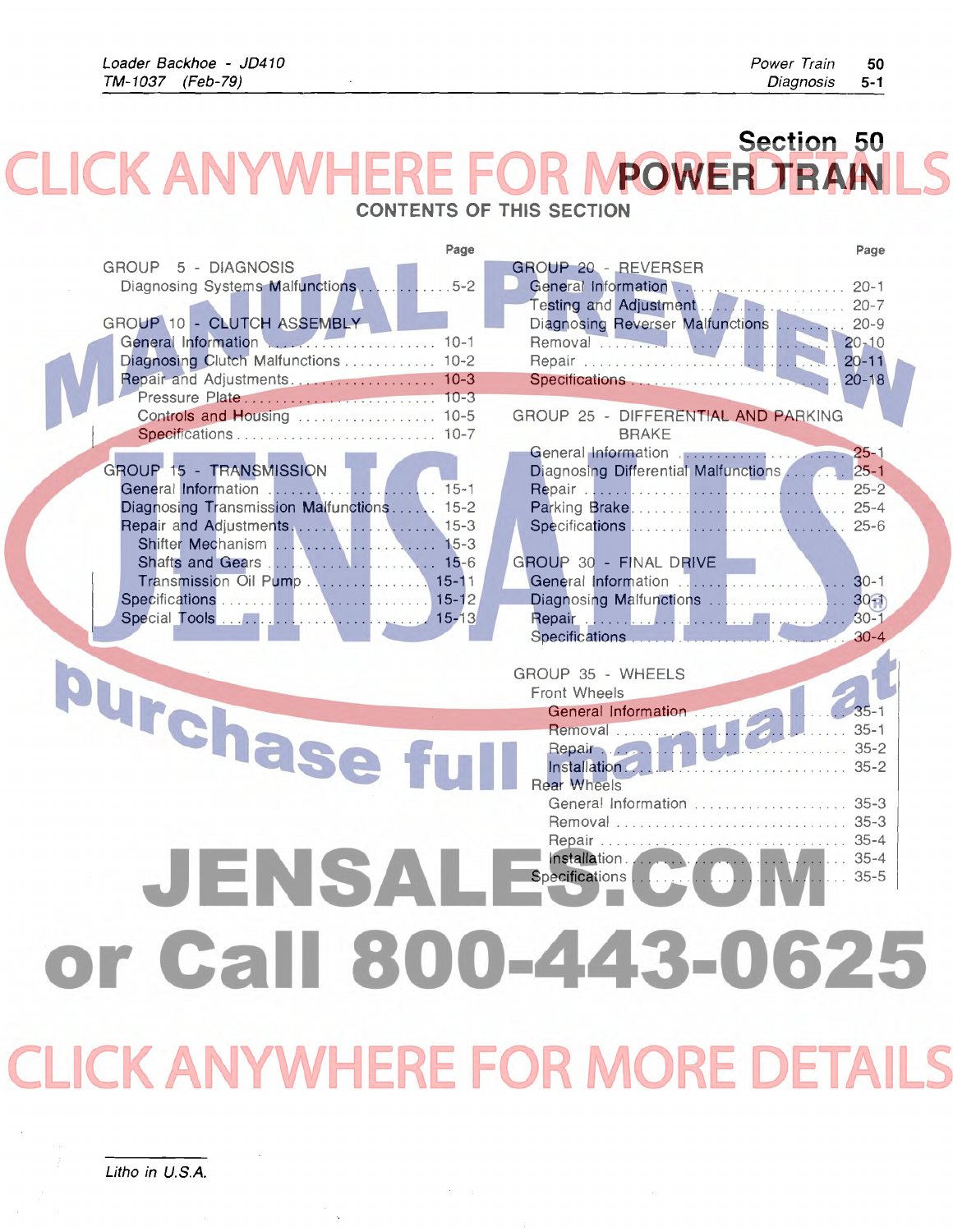#### **Section 60 KANY STEERING AND BRAK**  $\equiv$

#### **CONTENTS OF THIS SECTION**

| Page<br>GROUP 5 - HYDRAULIC BRAKES                                                                                                                            | Page<br>GROUP 10 - POWER STEERING-Continued<br>Power Steering (235785-                                                                                                                      |
|---------------------------------------------------------------------------------------------------------------------------------------------------------------|---------------------------------------------------------------------------------------------------------------------------------------------------------------------------------------------|
| Diagnosing Malfunctions       5-3<br>Pressure Plates, Facings and Disks 5-6                                                                                   | General Information<br>$10 - 11$<br>. . <i>.</i> .<br>$10 - 13$<br>Leakage Check<br>$10 - 13$                                                                                               |
| Adjustment and Bleeding5-9                                                                                                                                    | $10 - 14$<br>$10 - 15$                                                                                                                                                                      |
| GROUP 10 - POWER STEERING                                                                                                                                     | <b>Steering Cylinders</b><br>General Information  10-21                                                                                                                                     |
| Power Steering (<br>$-235785$<br>General Information<br>$10-1$<br>Testing Power Steering  10-3                                                                |                                                                                                                                                                                             |
| Removal and Repair  10-4<br>Specifications<br>$10-10$                                                                                                         | $\left( \mathsf{R}\right)$                                                                                                                                                                  |
|                                                                                                                                                               |                                                                                                                                                                                             |
|                                                                                                                                                               | Group 5<br><b>HYDRAULIC BRAKES</b>                                                                                                                                                          |
|                                                                                                                                                               |                                                                                                                                                                                             |
| <b>Urchas</b>                                                                                                                                                 | <b>GENERAL INFORMATION</b><br>For circuit diagrams on how the brake circuit fits into <b>the cated in annular cylinders in each final drive housing.</b>                                    |
| the main hydraulic system, refer to Section 70.                                                                                                               | Braking is fully hydraulic with no mechanical con-                                                                                                                                          |
| For additional basic hydraulic brake informa-<br>tion refer to FOS Manual - HYDRAULICS.<br><b>FOS</b>                                                         | nection between the valve and pressure plate.<br>The brake valve reservoir is filled with oil by the<br>transmission oil pump via the transmission lubrication<br>circuit (See Section 70). |
| The hydraulic brake assembly is activated by two<br>brake pedals, allowing individual or simultaneous<br>operation of the hydraulic brake pressure plates lo- | As long as there is oil in the brake valve reservoir,<br>hydraulic braking is possible with the engine either<br>running or stopped.                                                        |

 $\bar{\mathcal{L}}$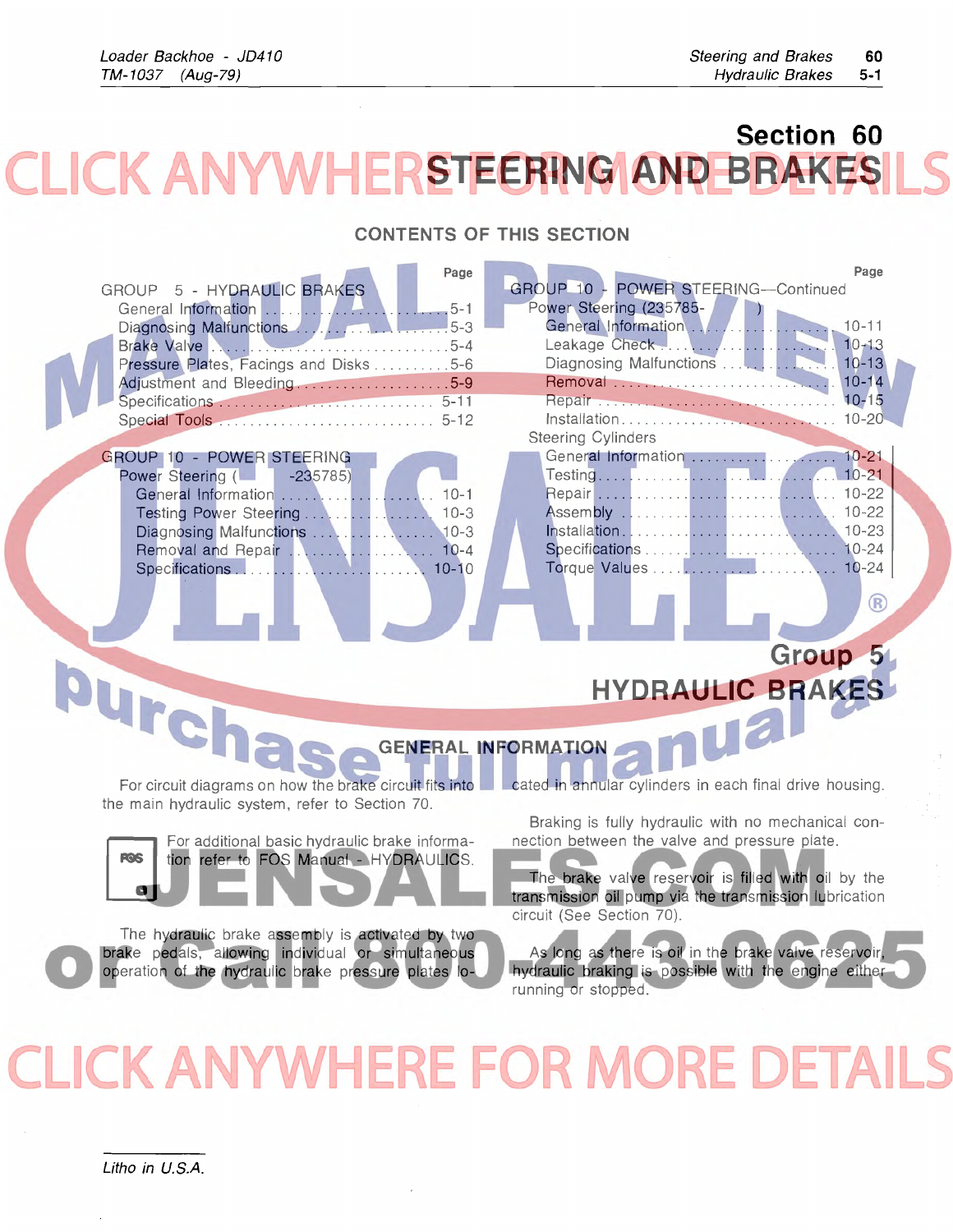## **Section 70**  K ANY **HYDRAULIC SYST**

**CONTENTS OF THIS SECTION** 

|                                                         | Page |                                                         | Page     |
|---------------------------------------------------------|------|---------------------------------------------------------|----------|
| GROUP 5 - GENERAL INFORMATION, TESTING<br>AND DIAGNOSIS |      | GROUP 25 - BACKHOE CONTROL VALVE<br>$(9410$ and $9500)$ |          |
|                                                         |      |                                                         | $25 - 1$ |
| Clean-Up Procedure 5-8                                  |      |                                                         |          |
|                                                         |      |                                                         |          |
| Diagnosing Malfunctions  5-14                           |      |                                                         |          |
|                                                         |      |                                                         |          |
|                                                         |      | Specifications                                          | $25 - 9$ |
| GROUP 6 - SYSTEM TESTING (ANALYZER)                     |      | GROUP 30 - HYDRAULIC CYLINDERS                          |          |
|                                                         |      |                                                         |          |
|                                                         |      | Repair <b>Repair</b> 30-2                               |          |
|                                                         |      |                                                         |          |
| Hydraulic Test Specification  6-19                      |      | Extendible Dipperstick Cylinder  30-13                  |          |
|                                                         |      |                                                         |          |
| GROUP 10 - HYDRAULIC PUMP                               |      |                                                         |          |
| Diagnosing Malfunctions  10-2                           |      | GROUP 35 - 9500 BACKHOE SWING CYLINDER                  |          |
|                                                         |      |                                                         |          |
|                                                         |      | Torque Values and Special Tools  35-5                   |          |
|                                                         |      |                                                         |          |
|                                                         |      | GROUP 40 - EXTENDIBLE DIPPERSTICK                       |          |
| <b>GROUP 15 - HYDRAULIC COMPONENTS</b>                  |      | CONTROL VALVE AND LINKAGE                               |          |
|                                                         |      |                                                         |          |
|                                                         |      | Repair 10 2 10 2 40-2                                   |          |
|                                                         |      |                                                         |          |
|                                                         |      |                                                         |          |
|                                                         |      |                                                         |          |
| GROUP 20 - LOADER CONTROL VALVE                         |      |                                                         |          |
| General Information  20-1                               |      |                                                         |          |
| Repair                                                  |      |                                                         |          |
|                                                         |      |                                                         |          |
|                                                         |      | ES.COM                                                  |          |
|                                                         |      |                                                         |          |
|                                                         |      |                                                         |          |
| or Call 800-443-0625                                    |      |                                                         |          |
|                                                         |      |                                                         |          |
|                                                         |      |                                                         |          |
|                                                         |      |                                                         |          |
|                                                         |      |                                                         |          |
| CLICK ANYWHERE FOR MORE DETAILS                         |      |                                                         |          |
|                                                         |      |                                                         |          |
|                                                         |      |                                                         |          |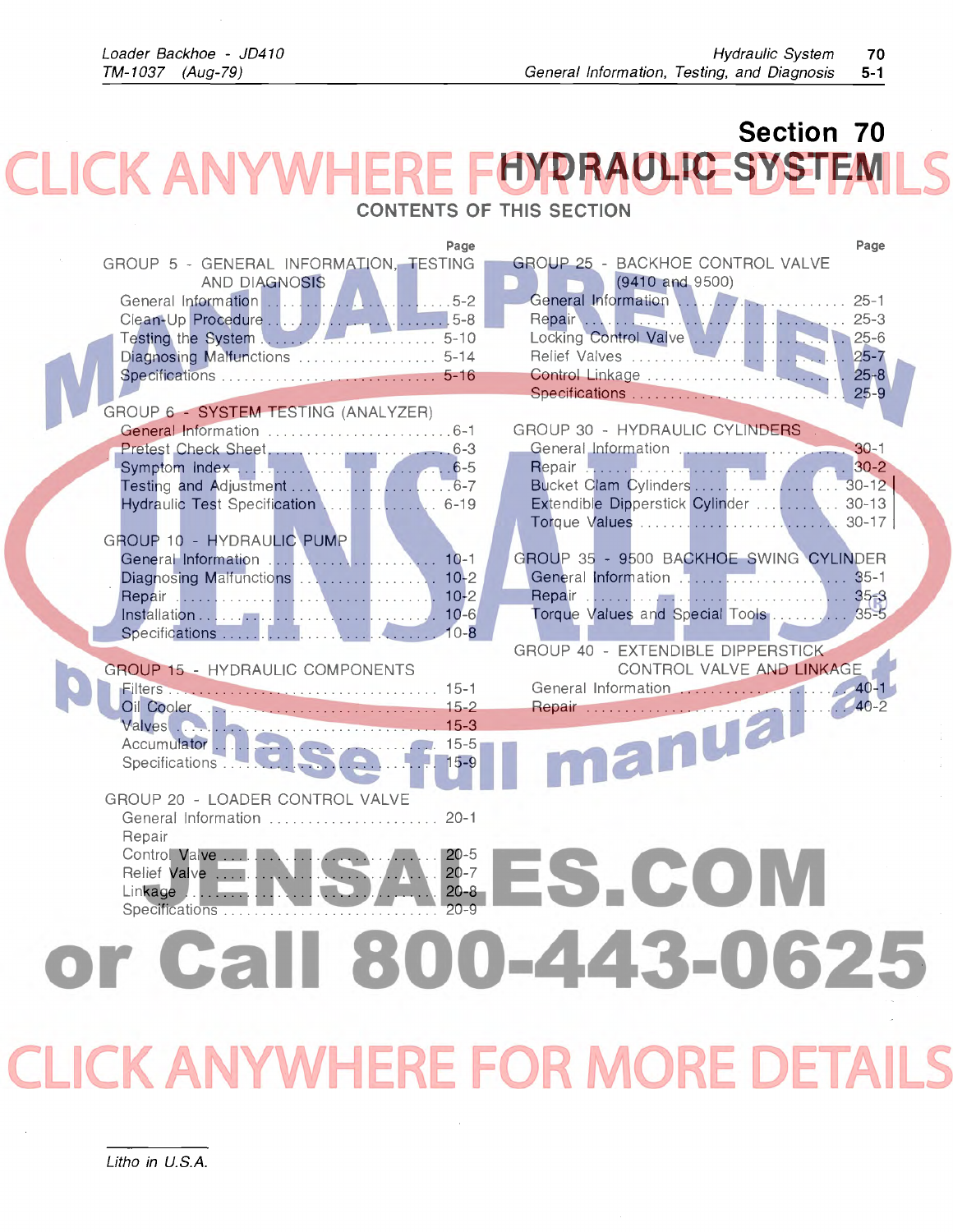### **INDEX**

|                                                                                                                  |               | Backhoe dimensions 10-5-3                                                  |                |
|------------------------------------------------------------------------------------------------------------------|---------------|----------------------------------------------------------------------------|----------------|
|                                                                                                                  |               | Backhoe removal and installation 10-25-1                                   |                |
| Accumulator, hydraulic oil, pre-charging 70-15-6                                                                 |               |                                                                            |                |
|                                                                                                                  |               |                                                                            | $70 - 35 - 1$  |
| After-sales inspection  10-10-14                                                                                 |               | Cylinder assembly 70-30-3, 70-35-3                                         |                |
|                                                                                                                  |               |                                                                            |                |
| Air cleaner restriction indicator  30-15-1                                                                       |               |                                                                            |                |
|                                                                                                                  |               |                                                                            |                |
|                                                                                                                  |               |                                                                            |                |
|                                                                                                                  |               |                                                                            |                |
|                                                                                                                  |               | Balancer shaft bushings 20-10-12                                           |                |
| Alternator indicator light  40-25-3                                                                              |               | Balancer shaft drive gear 20-10-13                                         |                |
|                                                                                                                  |               |                                                                            |                |
| Analyzer testing, hydraulic system 70-6-1<br>Armature, starting motor 40-15-4                                    |               |                                                                            |                |
|                                                                                                                  |               |                                                                            |                |
|                                                                                                                  |               | Bearing, drive end, atternator  40-10-4                                    |                |
| Axle, front, adjustment 80-5-4                                                                                   |               | Bearing, slip ring end  40-10-3                                            |                |
|                                                                                                                  |               | Bearings, main crankshaft  20-10-8                                         |                |
| B                                                                                                                |               |                                                                            |                |
|                                                                                                                  |               | Boom and bucket linkage  80-10-1                                           |                |
|                                                                                                                  |               | Brake adjustment 60-5-9 - 60-5-10                                          |                |
|                                                                                                                  |               | Brake, parking  50-25-4                                                    |                |
| Bucket tooth assembly 80-15-3                                                                                    |               | Brake pressure plate, facing and disk60-5-5                                |                |
| Dipperstick  80-15-1                                                                                             |               | Brake system malfunctions 60-5-3                                           |                |
| Extendible dipperstick 80-20-1                                                                                   |               |                                                                            |                |
|                                                                                                                  |               |                                                                            |                |
|                                                                                                                  |               |                                                                            |                |
|                                                                                                                  |               |                                                                            |                |
| Tapered pins, assembly 80-15-4                                                                                   |               |                                                                            |                |
| Wedge bushings, assembly  80-15-4                                                                                |               |                                                                            |                |
|                                                                                                                  |               | Brushes, alternator (2009) 872-40-10-40-10-40-10-40                        |                |
|                                                                                                                  |               | Brushes, starting motor<br>Bucket teeth<br>Albert Letth<br>Albert 200-10-2 |                |
|                                                                                                                  |               |                                                                            |                |
|                                                                                                                  |               |                                                                            |                |
|                                                                                                                  |               | C                                                                          |                |
| Dipperstick  80-15-8                                                                                             |               | Cab accessory solenoid                                                     | $40 - 25 - 8$  |
| Main frame  80-15-6                                                                                              |               | Cam advance adjustment                                                     | $30 - 25 - 3$  |
|                                                                                                                  |               | Camshaft                                                                   | $20 - 10 - 11$ |
|                                                                                                                  |               |                                                                            | $30 - 20 - 1$  |
|                                                                                                                  |               | Adjustment New York New York New                                           | $30 - 20 - 4$  |
| Wedge bushings, assembly  80-15-9                                                                                |               | Assembly                                                                   | $30 - 20 - 1$  |
| Backhoe control valve, hydraulic 70-25-1                                                                         |               |                                                                            | $30 - 20 - 3$  |
| Boom section                                                                                                     | $70 - 25 - 2$ | Malfunctions                                                               | $30 - 20 - 2$  |
| Extendible dipperstick control valve  70-40-1                                                                    |               | Needle bearing replacement.                                                | $30 - 20 - 4$  |
|                                                                                                                  |               | Solenoid assembly test                                                     | $30 - 20 - 2$  |
| Locking control valve (9500) 70-25-6                                                                             |               | Throttle assembly  30-20-3                                                 |                |
|                                                                                                                  |               | Charging system  40-10-1                                                   |                |
| Swing section<br>Testing control valve $\frac{1}{2}$ / $\frac{1}{2}$ = $\frac{1}{2}$ = $\frac{70-25-3}{70-25-2}$ |               | Charging system diagnosis, tests 40-10-1                                   |                |
|                                                                                                                  |               | Choke assembly, carburetor                                                 | $30 - 20 - 3$  |
| Valve oil flow U.L. M. M. M. M. M. M. 70-25-1                                                                    |               | Circuit breakers, electrical <b>State of Lines</b>                         |                |
|                                                                                                                  |               |                                                                            |                |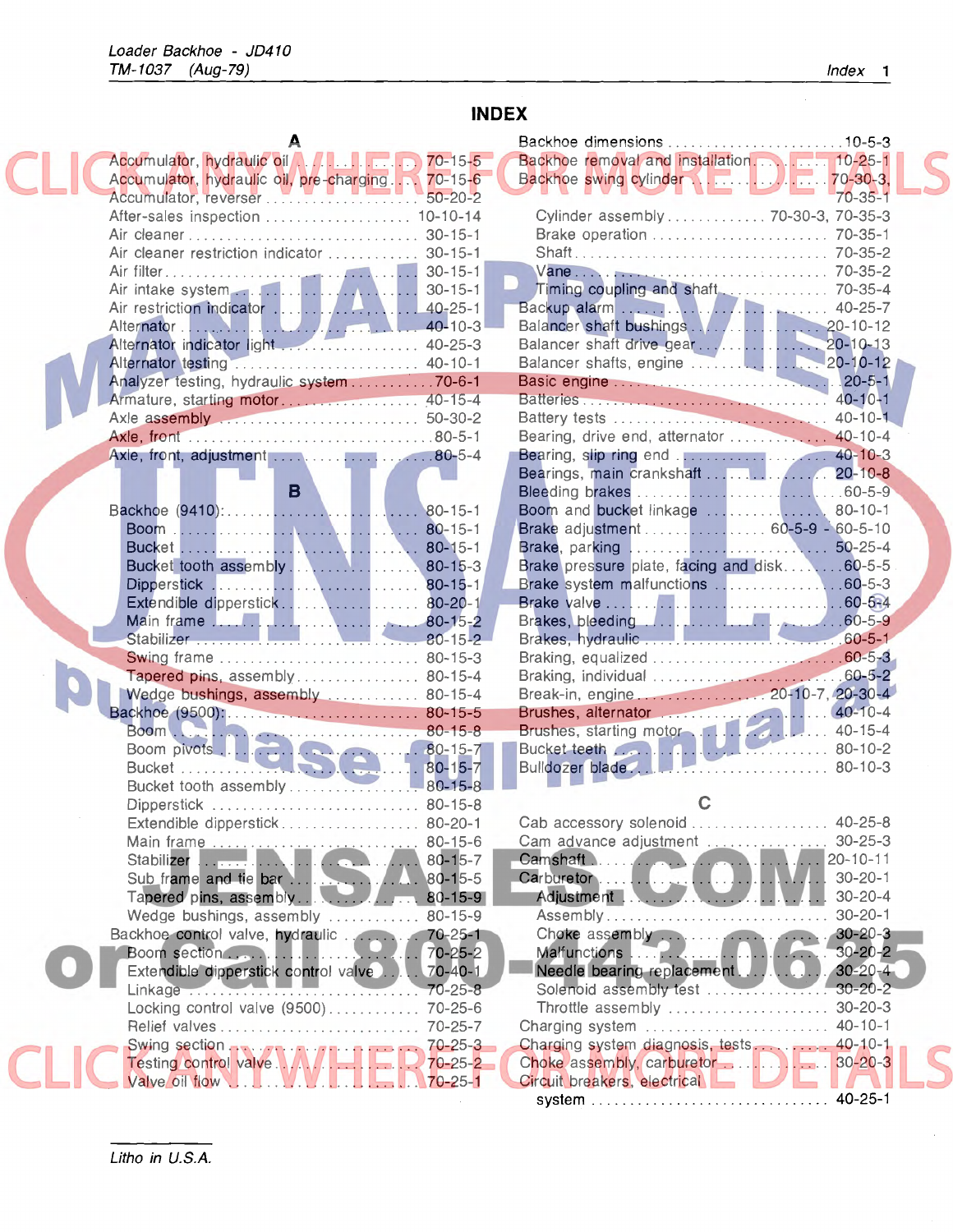| Clutch assembly:  50-10-1                            |               | Е                                            |                |
|------------------------------------------------------|---------------|----------------------------------------------|----------------|
| Adjustments  50-10-4, 50-10-6                        |               | Electrical circuit test and diagnosis 40-5-2 |                |
|                                                      |               |                                              |                |
| Clutch controls $\triangle$ . N.I. Y. VAVI = 50-10-5 |               | Electrical system 40-5-1                     |                |
|                                                      |               | Charging system W.U. M.W. L. 40-10-1         |                |
|                                                      |               | Gauges and switches  40-25-1                 |                |
|                                                      |               |                                              |                |
|                                                      |               | Starting motor 40-15-1                       |                |
|                                                      |               | Wiring diagrams40-5-2                        |                |
|                                                      |               |                                              |                |
| Single stage assembly  50-10-1                       |               |                                              |                |
|                                                      |               |                                              |                |
| Throw-out bearing        50-10-5                     |               | Balancer shaft bushings 20-10-12             |                |
| Throw-out bearing carrier and sleeve  50-10-5        |               | Balancer shaft drive gear  20-10-13          |                |
|                                                      |               |                                              |                |
| Cold weather starting aids 40-25-6                   |               |                                              |                |
| Connecting rod and piston assembly  20-10-4          |               | Connecting rods 20-10-4                      |                |
| Control lever and linkage  50-20-10                  |               |                                              |                |
| Control valve, extendible dipperstick  70-40-1       |               |                                              |                |
| Cooler bypass and relief valves  50-20-2             |               |                                              |                |
| Cooling system, after-sales inspection  10-10-3      |               |                                              |                |
| Cooling system, engine  20-25-1                      |               |                                              |                |
| Cooling system, predelivery inspection 10-10-1       |               |                                              |                |
|                                                      |               |                                              |                |
| Crankshaft main bearings  20-10-8                    |               |                                              |                |
|                                                      |               |                                              |                |
| Cylinder, extendible dipperstick  70-30-11           |               |                                              | $\circledR$    |
|                                                      |               |                                              |                |
|                                                      |               |                                              |                |
| Cylinders, hydraulic  70-30-1                        |               |                                              |                |
|                                                      |               | Engine, coolant temperature gauge 40-25-2    |                |
| D                                                    |               | Engine, cooling system 20-25-1               |                |
| Deglazing cylinder liners  20-10-5                   |               |                                              |                |
|                                                      |               |                                              |                |
|                                                      |               | Engine, malfunctions 20-5-2, 20-10-1         |                |
|                                                      |               | Engine oil pressure, checking 20-15-1        |                |
|                                                      |               | Engine oil pressure indicator light  40-25-3 |                |
| Differential malfunctions  50-25-1                   |               | Engine, removal and installation 10-25-4     |                |
| Diodes, alternator 40-10-5                           |               | Engine, speed control linkage                | $20 - 20 - 4$  |
| Dipperstick, extendible  80-20-1                     |               | Engine, test, final                          | $10 - 15 - 3$  |
|                                                      | $40 - 20 - 1$ |                                              |                |
| Assembly                                             | $40 - 20 - 2$ |                                              | $10 - 15 - 1$  |
|                                                      | $40 - 20 - 3$ |                                              | $.60 - 5 - 3$  |
| Malfunctions                                         | $40 - 20 - 1$ | Extendible dipperstick                       | $80 - 20 - 1$  |
| <b>Tests</b><br>. <u>.</u>                           | $40 - 20 - 1$ | Extendible dipperstick control valve         | $70 - 40 - 1$  |
| Timing distributor                                   | $40 - 20 - 3$ | Extendible dipperstick cylinder              | $70 - 30 - 11$ |
| Drive shaft, collar-shift                            |               |                                              |                |
| transmission                                         | $50 - 15 - 1$ |                                              |                |
| Drive shaft, fuel injection pump  30-25-2            |               |                                              | $30 - 10 - 2$  |
| Dust unloading valve                                 | $30 - 15 - 1$ | Filter, hydraulic return oil                 | $70 - 15 - 1$  |
|                                                      |               | Filter, oil.                                 | $20 - 15 - 1$  |
|                                                      |               |                                              |                |
|                                                      |               |                                              |                |

Loader Backhoe - JD410 TM-1037 (Aug-79)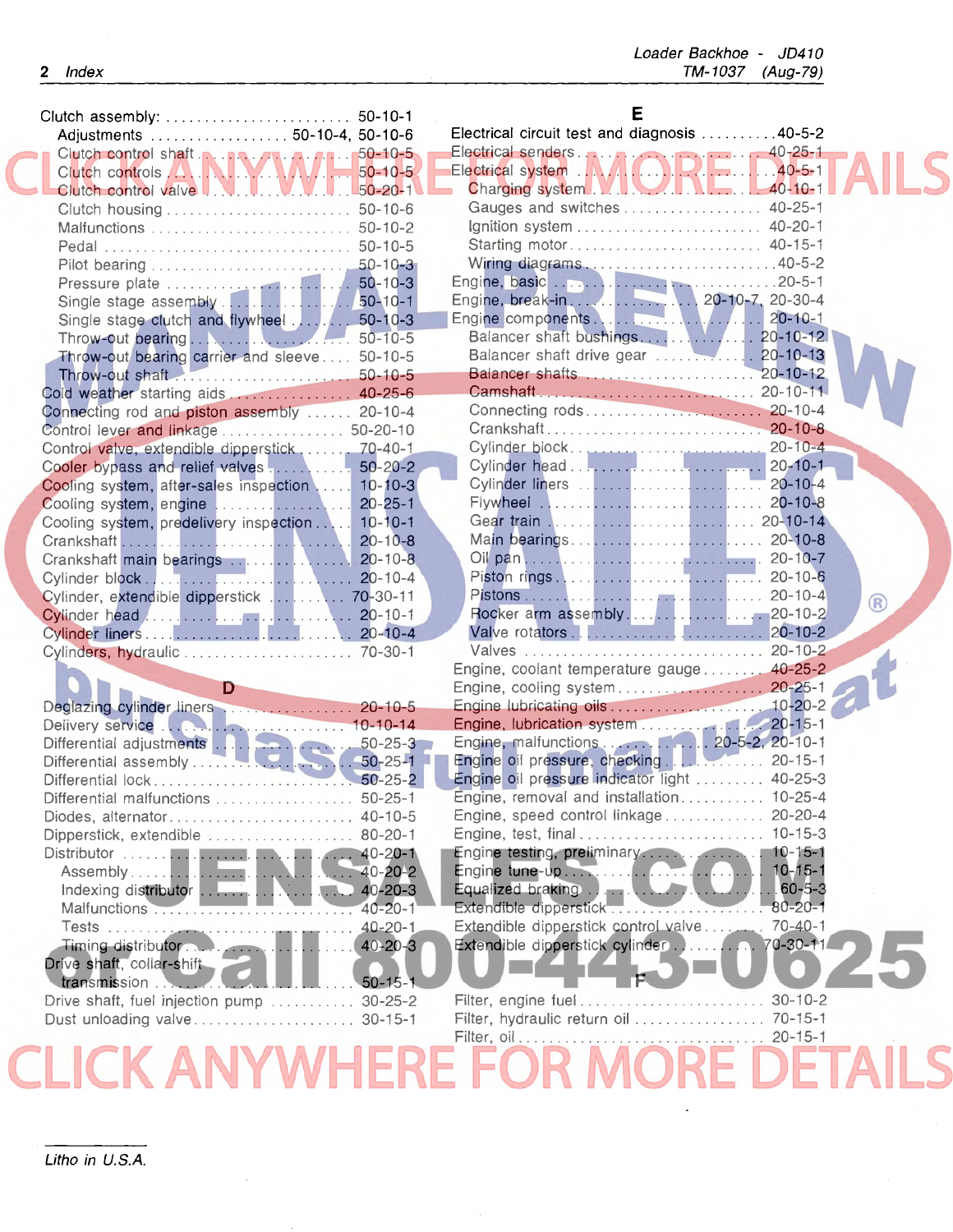#### Loader Backhoe - JD410 TM-1037 (Aug-79)

| Final drives  50-30-1                                                                |               | Н                                                                                                               |               |
|--------------------------------------------------------------------------------------|---------------|-----------------------------------------------------------------------------------------------------------------|---------------|
| Axle assembly  50-30-2                                                               |               | Heater 40-25-11                                                                                                 |               |
| Axle bearings, adjustment<br>Axle housing<br>Malfunctions                            |               | Horn $\ldots$ $\ldots$ $\ldots$ $\ldots$ $\ldots$ $\ldots$ $\ldots$ $\ldots$ $\ldots$ $\ldots$ $\ldots$ 40-25-5 |               |
|                                                                                      |               |                                                                                                                 |               |
|                                                                                      |               | Hydraulic accumulator. New 190-15-5                                                                             |               |
| Planet pinion carrier  50-30-2                                                       |               | Hydraulic accumulator, precharging 70-15-6                                                                      |               |
|                                                                                      |               | Hydraulic brakes, power60-5-1                                                                                   |               |
|                                                                                      |               | Hydraulic circuit flow diagram 70-5-2                                                                           |               |
|                                                                                      |               |                                                                                                                 |               |
|                                                                                      |               | Hydraulic cylinders, testing  70-30-1                                                                           |               |
|                                                                                      |               |                                                                                                                 |               |
|                                                                                      |               | Hydraulic pressure control valve  70-15-3                                                                       |               |
| Fuel injection pump                                                                  |               | Hydraulic pump  I. A.  A.                                                                                       | $70 - 10 - 1$ |
| (Roosa-Master JDB)  30-25-1                                                          |               |                                                                                                                 |               |
| Fuel injection pump adjustment  30-25-3<br>Fuel injection pump, drive shaft  30-25-2 |               |                                                                                                                 |               |
| Fuel injection pump, malfunctions  30-25-1                                           |               | Pump drive assembly                                                                                             |               |
| Fuel injection pump timing 30-25-3                                                   |               | $\sim$                                                                                                          |               |
| Fuel system30-5-1                                                                    |               |                                                                                                                 |               |
| Fuel system malfunctions30-5-1                                                       |               | Pump drive assembly                                                                                             |               |
|                                                                                      |               | $(267583 - 268350)$                                                                                             |               |
|                                                                                      |               | $(270055 -$                                                                                                     |               |
|                                                                                      |               |                                                                                                                 |               |
| G                                                                                    |               |                                                                                                                 |               |
| Gauges and switches                                                                  | $40 - 25 - 1$ |                                                                                                                 |               |
| Accessories and instruments  40-25-4                                                 |               | Hydraulic return oil filter  70-15-1                                                                            |               |
|                                                                                      |               |                                                                                                                 |               |
| Cab accessory solenoid 40-25-8                                                       |               |                                                                                                                 |               |
| Cold weather starting aids 40-25-6                                                   |               |                                                                                                                 |               |
| Electrical instruments and                                                           |               |                                                                                                                 |               |
| indicators 40-25-3                                                                   |               |                                                                                                                 |               |
|                                                                                      |               |                                                                                                                 |               |
|                                                                                      |               |                                                                                                                 |               |
| Injection pump solenoid  40-25-5<br>Mechanical instruments and                       |               |                                                                                                                 |               |
|                                                                                      | 40-25-1       | Pressure control valve                                                                                          |               |
| Parking brake warning                                                                |               | check $(-246127)$ 70-5-6                                                                                        |               |
|                                                                                      |               | Pressure control valve                                                                                          |               |
| Pressurizer  40-25-9                                                                 |               | check (246128-                                                                                                  | $)$ 70-5-7    |
|                                                                                      |               | Transmission oil                                                                                                |               |
|                                                                                      |               |                                                                                                                 |               |
|                                                                                      |               | Hydraulic system (analyzer) testing 1.1.1.1.70-6-1                                                              |               |
|                                                                                      |               |                                                                                                                 |               |
| Gears, collar-shift transmission 50-15-6                                             |               |                                                                                                                 |               |
| General specifications.                                                              | $-10-5-1$     |                                                                                                                 |               |
|                                                                                      | $20 - 20 - 1$ |                                                                                                                 |               |
| Governor assembly 20-20-1                                                            |               |                                                                                                                 |               |
|                                                                                      |               | Backhoe and loader function                                                                                     |               |
|                                                                                      |               |                                                                                                                 |               |
|                                                                                      |               | Cycle times chart  70-6-20                                                                                      |               |
|                                                                                      |               | Cylinder leakage test  70-6-16                                                                                  |               |
|                                                                                      |               |                                                                                                                 |               |
|                                                                                      |               |                                                                                                                 |               |
|                                                                                      |               | Transmission pump test  70-6-16                                                                                 |               |
|                                                                                      |               |                                                                                                                 |               |

Litho in U.S.A.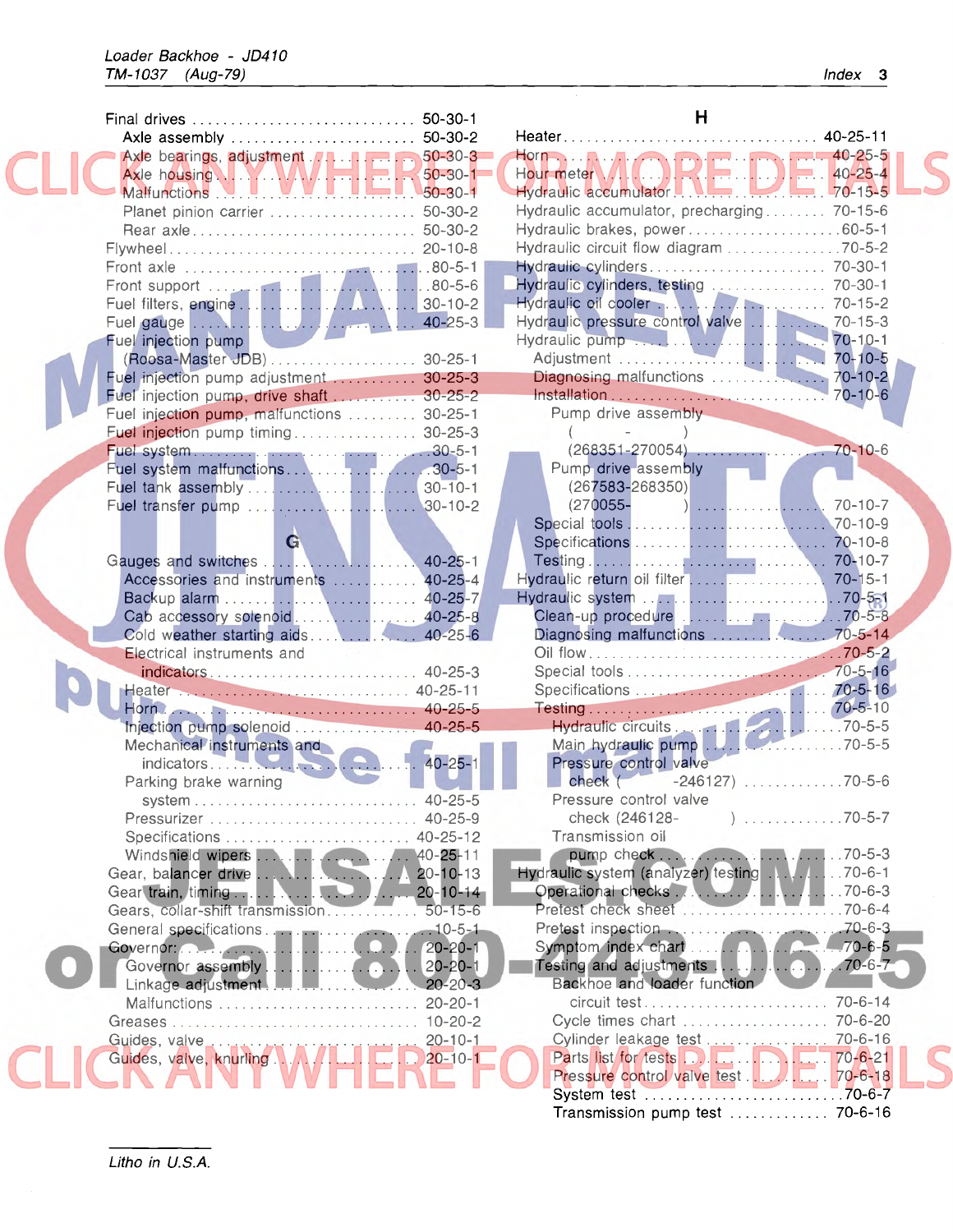| Hydraulic transmission oil filter  70-15-2<br>Hydraulic transmission oil filter relief |                                | Malfunctions-Continued                                              | $40 - 20 - 1$  |
|----------------------------------------------------------------------------------------|--------------------------------|---------------------------------------------------------------------|----------------|
|                                                                                        |                                |                                                                     |                |
| Hydraulic transmission oils NAV 1-10-20-2                                              |                                |                                                                     |                |
|                                                                                        |                                | Fuel system <b>N. P. V. L. V. L. L. L. L.</b> 30-5-1                |                |
|                                                                                        |                                |                                                                     |                |
|                                                                                        |                                | Hydraulic pump  70-10-2                                             |                |
| Ignition system  40-20-1                                                               |                                | Hydraulic system 70-5-7                                             |                |
|                                                                                        |                                | Lubrication system  20-15-1                                         |                |
|                                                                                        |                                |                                                                     |                |
| Injection pump, fuel                                                                   |                                |                                                                     |                |
| Injection pump, fuel, drive shaft 30-25-2                                              |                                | Transmission, collar-shift 50-15-2                                  |                |
| Injection pump, fuel, malfunctions  30-25-1                                            |                                |                                                                     |                |
| Injection pump, fuel, timing  30-25-3                                                  |                                | N.                                                                  |                |
| Injection pump solenoid  40-25-5                                                       |                                | Needle bearings, carburetor  30-20-4                                |                |
| Instruments and indicators 40-25-1                                                     |                                |                                                                     |                |
|                                                                                        |                                | О                                                                   |                |
| к.                                                                                     |                                |                                                                     |                |
| Knurling valve guides                                                                  | $-20-10-1$                     |                                                                     |                |
|                                                                                        |                                |                                                                     |                |
| Ł                                                                                      |                                | Oil filter hydraulic return 70-15-1                                 |                |
|                                                                                        |                                | Oil filter hydraulic - transmission  70-15-2                        |                |
|                                                                                        |                                |                                                                     |                |
| Boom and bucket linkage  80-10-1                                                       |                                | Oil pressure adjustment  20-15-4                                    |                |
|                                                                                        |                                | Oil pressure check, engine  20-15-1                                 |                |
| Buildozer blade  80-10-3                                                               |                                | Oil pressure regulating valve, engine  20-15-3                      | $\circledR$    |
|                                                                                        |                                | Oil pump, engine  20-15-1<br>Oil pump, engine, drive shaft  20-15-2 |                |
| Loader bucket cylinder  70-30-2                                                        |                                | Oil pump, transmission, collar-shift  50-15-10                      |                |
| Loader control valve, hydraulic  70-20-1                                               |                                |                                                                     |                |
| Boom section 70-20-2, 70-20-6                                                          |                                |                                                                     |                |
|                                                                                        |                                |                                                                     |                |
|                                                                                        |                                | Overrunning clutch, starting motor  40-15-4                         |                |
| Relief valves 70-20-4, 70-20-7                                                         |                                |                                                                     |                |
|                                                                                        |                                |                                                                     |                |
|                                                                                        |                                | Parking brake<br>. 50-25-4                                          |                |
| Loader installation and removal  10-25-8                                               |                                | Parking brake warning system $\ldots \ldots \ldots$ 40-25-5         |                |
|                                                                                        |                                | Piston and connecting rod assembly 20-10-4                          |                |
|                                                                                        |                                | Piston rings, installation  20-10-6                                 |                |
|                                                                                        | $10 - 20 - 1$                  |                                                                     |                |
|                                                                                        | $10 - 20 - 2$                  |                                                                     |                |
|                                                                                        | $10 - 20 - 2$<br>$10 - 20 - 1$ | Predelivery inspection service  10-10-1                             |                |
|                                                                                        | $20 - 15 - 1$                  |                                                                     |                |
|                                                                                        |                                |                                                                     | $50 - 20 - 24$ |
|                                                                                        |                                |                                                                     | 40-25-9        |
| Main bearings.                                                                         | 20-10-8                        | Pump, fuel injection                                                |                |
| Malfunctions:                                                                          |                                | (Roosa-Master JDB)  30-25-1                                         |                |
| Basic engine 20-5-2, 20-10-1                                                           |                                | Pump, fuel injection, drive shaft  30-25-2                          |                |
|                                                                                        | $60 - 5 - 3$                   | Pump, fuel injection, malfunctions  30-25-1                         |                |
| Brake system<br>Carburetor A. A. A. IN AVAIA / I                                       | $30 - 20 - 2$                  | Pump, fuel injection, timing . 1. D. 30-25-3                        |                |
|                                                                                        |                                | Pump, fuel transfer NV. NV. NV. NV. NV. 2010-2                      |                |
|                                                                                        |                                |                                                                     |                |

 $\sim$ 

 $\label{eq:2} \begin{array}{c} \mathcal{F}=\{ \frac{1}{2}, \frac{1}{2} \} \\ \mathcal{F}=\frac{1}{2} \end{array}$ 

 $\star$ 

 $\mathcal{A}^{\mathcal{A}}$ 

Litho in U.S.A.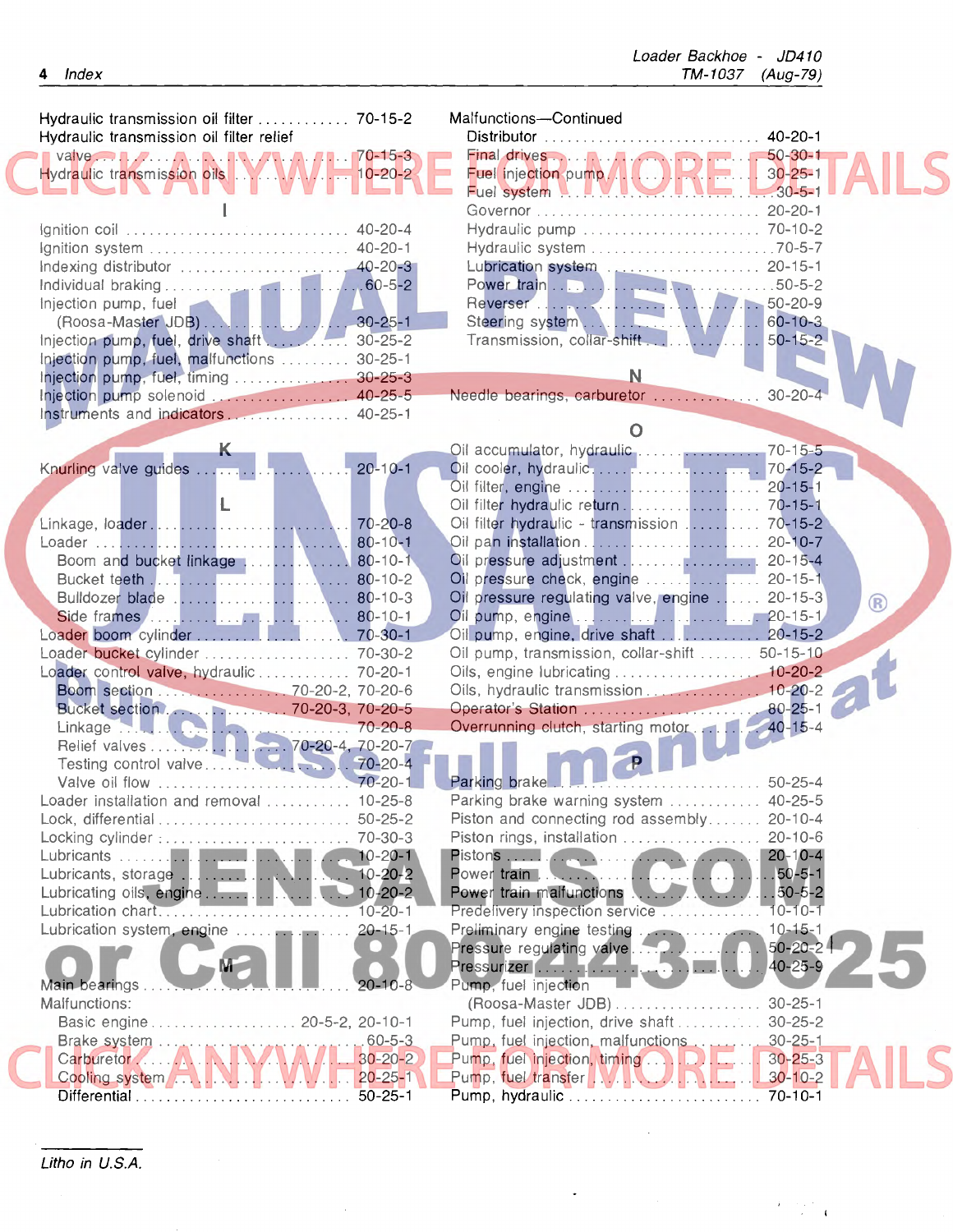$\hat{\boldsymbol{\beta}}$ 

| Pump, oil, collar-shift transmission  50-15-10      |                    | Special tools-Continued                                                                                 |               |
|-----------------------------------------------------|--------------------|---------------------------------------------------------------------------------------------------------|---------------|
| Pump, oil, engine 20-15-1                           |                    |                                                                                                         |               |
| Pump, water N. J.N. A. A. A. L. L. L. R. R. 20-25-1 |                    |                                                                                                         |               |
|                                                     |                    |                                                                                                         |               |
|                                                     |                    |                                                                                                         |               |
|                                                     |                    |                                                                                                         |               |
|                                                     |                    | Fuel injection pump 30-25-9                                                                             |               |
| Relief valves  70-20-4, 70-20-7                     |                    |                                                                                                         |               |
|                                                     |                    | Hydraulic components  70-15-8                                                                           |               |
|                                                     |                    |                                                                                                         |               |
|                                                     |                    |                                                                                                         |               |
| Clutch control valve  50-20-1, 50-20-3              |                    |                                                                                                         |               |
| Control lever and linkage  50-20-10, 50-20-15       |                    |                                                                                                         |               |
| Control valve assembly  50-20-1, 50-20-11           |                    |                                                                                                         |               |
|                                                     |                    |                                                                                                         |               |
| Cooler bypass and relief valve  50-20-2             |                    | Transmission, collar-shift 50-15-13                                                                     |               |
| Forward clutch assembly  50-20-4, 50-20-10,         |                    | Specifications:                                                                                         |               |
|                                                     | $50 - 20 - 14$     |                                                                                                         |               |
| Lubrication oil pressure reduction valve 50-20-2    |                    |                                                                                                         |               |
|                                                     |                    |                                                                                                         |               |
|                                                     |                    |                                                                                                         |               |
| Planetary gear set 50-20-13                         |                    |                                                                                                         |               |
| Pressure regulating valve  50-20-2                  |                    | Cooling system  20-30-8                                                                                 |               |
| Reverse brake assembly  50-20-4, 50-20-6,           |                    |                                                                                                         |               |
|                                                     | 50-20-10, 50-20-12 |                                                                                                         |               |
| Reverser housing assembly  50-20-4, 50-20-15        |                    | Extendible dipperstick cylinder  70-30-15                                                               |               |
|                                                     |                    |                                                                                                         |               |
|                                                     |                    |                                                                                                         |               |
|                                                     |                    | Fuel injection pump 30-25-5                                                                             |               |
|                                                     |                    |                                                                                                         |               |
| Rocker arm assembly  20-10-2                        |                    |                                                                                                         |               |
| Rotators, valve  20-10-2                            |                    | General:                                                                                                |               |
| Rotor, alternator  40-10-4                          |                    | Backhoe dimensions 10-5-3                                                                               |               |
| Nas                                                 |                    |                                                                                                         |               |
| Separation:                                         |                    |                                                                                                         |               |
|                                                     |                    | Differentials and final drives 10-5-1                                                                   |               |
| Backhoe (9410)  10-25-1                             |                    | Electrical system 10-5-1                                                                                |               |
|                                                     |                    |                                                                                                         |               |
|                                                     |                    |                                                                                                         |               |
|                                                     |                    |                                                                                                         |               |
|                                                     |                    | Hydraulic system<br>Loader dimensions<br>Tires                                                          |               |
| Reverser housing                                    | $10 - 25 - 6$      |                                                                                                         |               |
|                                                     |                    | Weight<br>Governor (10-5-2)<br>$\begin{array}{ c c c c c }\hline 10-5-2 & 10-5-2 \\ \hline \end{array}$ |               |
|                                                     |                    |                                                                                                         |               |
|                                                     |                    |                                                                                                         |               |
|                                                     |                    |                                                                                                         |               |
| Solenoid assembly test, carburetor  30-20-2         |                    | Hydraulic system 70-5-9                                                                                 |               |
| Solenoid starting aid  40-25-6                      |                    |                                                                                                         |               |
| Solenoid switch, starting motor 40-15-4             |                    |                                                                                                         |               |
| Special tools:                                      |                    |                                                                                                         | $20 - 30 - 6$ |
|                                                     |                    |                                                                                                         |               |
| Backhoe swing cylinder  70-35-5                     |                    |                                                                                                         |               |
| Brake system  60-5-12                               |                    |                                                                                                         |               |

Litho in U.S.A.

(